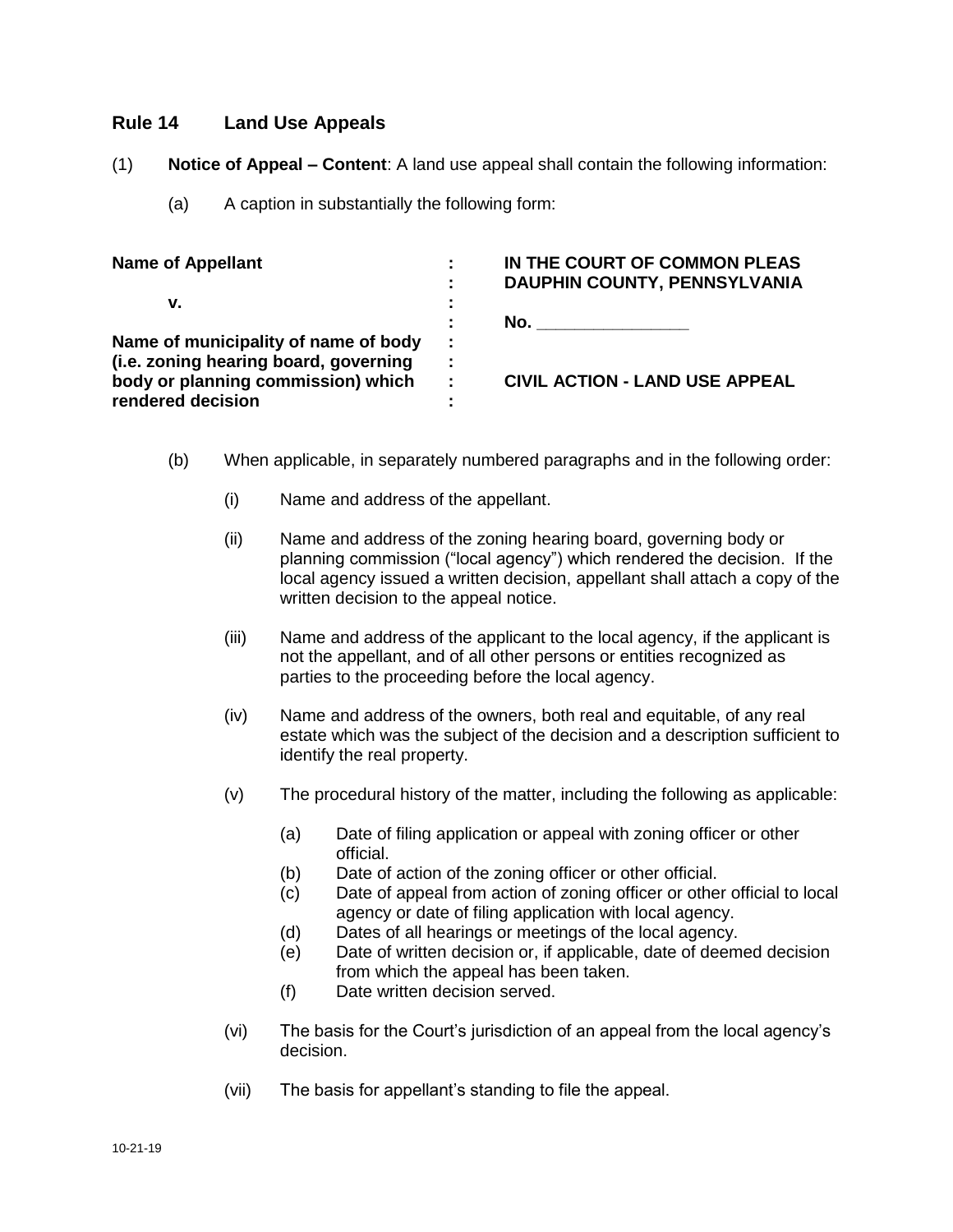- (viii) All specific legal and factual grounds for the appeal.
- (ix) Specific request for relief from the Court.
- (2) **Service of the Land Use Appeal Notice**. Within seven (7) days of filing the land use appeal notice with the Prothonotary, appellant shall serve a copy of the land use appeal notice upon the local agency, the applicant before the local agency (if appellant was not the applicant), the legal and equitable owner of the real property which is the subject of the appeal and all other persons or entities recognized as parties to the proceedings before the local agency. Service upon the local agency's counsel and upon counsel for parties represented by counsel before the local agency shall be sufficient. Appellant shall file proof of service with the Prothonotary within three (3) days of making service.
- (3) **Transcript of Proceedings before the Local Agency**. If a court reporter was present and if a transcript is not already in existence, appellant's certification that appellant has ordered a transcript of the proceedings and has made satisfactory arrangements with the court reporter for payment. Upon receipt of the transcript, appellant shall provide the original transcript to the solicitor of the local agency to be filed with the record. If appellant does not include a certification that appellant has ordered the transcript, any other party may file a petition requesting the Court dismiss the appeal.
- (4) **No Answer to Land Use Appeal Notice**. No answer need be filed to a land use appeal notice. The grounds for the appeal set forth therein shall be deemed to be denied and at issue.
- (5) **Intervention**
	- (a) A notice of intervention under Section 1004-A of the Pennsylvania Municipalities Planning Code, 53 P.S. §11004-A, shall contain:
		- (i) The caption and number of the appeal.
		- (ii) Name and address of intervenor
		- (iii) Nature of the interest of intervenor in the appeal
		- (iv) Legal and factual circumstances under which intervenor claims a right to intervene.
		- (v) Summary of intervenor's position and grounds therefor.
	- (b) Any person or entity who wishes to intervene in an appeal of a land use matter and who cannot intervene as a matter of right pursuant to Section 1004-A of the Pennsylvania Municipalities Planning Code, 53 P.S. Sec. 1104-A, shall file a petition to intervene pursuant to Pa.R.C.P. 2326 et seq. In addition to the information required by Pa.R.C.P. 2328, the petition shall contain:
		- (i) The caption and number of the appeal.
		- (ii) Name and address of intervenor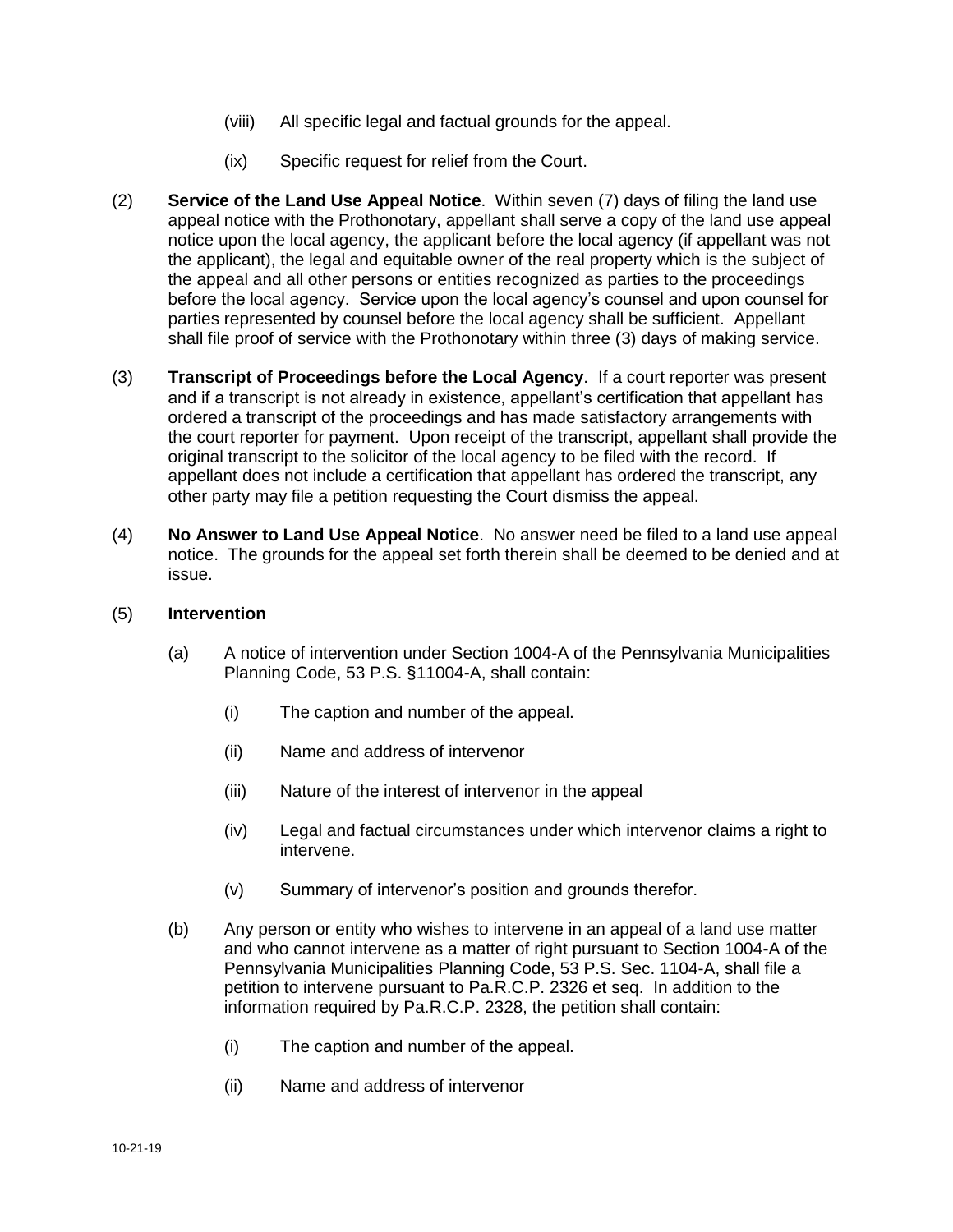- (iii) Nature of the interest of intervenor in the appeal.
- (iv) Legal and factual circumstances under which intervenor claims a right to intervene.
- (v) Summary of intervenor's position and grounds therefor.

## (6) **Certiorari to the Local Agency**

- (a) The local agency shall submit its entire record within twenty (20) days after receipt of the writ of certiorari or receipt of the transcript(s), whichever is later, including but not limited to:
	- (i) All original papers filed in chronological order, commencing with the application or appeal filed with the local agency.
	- (ii) Minutes of meetings of the local agency at which the application was considered.
	- (iii) The transcript of all hearings. The local agency shall not submit its record to the Prothonotary until appellant has provided the transcript of all hearings if the transcript is not in existence and available to the local agency prior to appellant's filing the appeal. In the event that the appellant has not provided the local agency with a transcript within fortyfive (45) days of the filing of the appeal, the local agency shall submit its record to the Prothonotary with a certification that a transcript has not been provided and the reason.
	- (iv) The complete ordinance under which the local agency rendered its decision, including maps.
	- (v) All exhibits received or offered into evidence before the local agency.
	- (vi) The findings of fact and conclusions of law of the local agency, if any, and its written decision.
	- (vii) Names and addresses of all persons the local agency recognized as parties to the proceedings.
- (b) The chairperson, presiding officer, keeper of the records, or solicitor of the local agency shall certify the submission of the record.
- (c) The Prothonotary shall give notice of the return of the local agency's record to appellant who shall, within seven (7) days after receipt of the notice, notify the local agency, the applicant before the local agency (if appellant was not the applicant), the legal and equitable owner of the land which was the subject of the application, any intervenors in the appeal, and all other persons recognized as parties to the local agency's proceedings. Service upon the local agency's counsel and upon counsel for parties represented by counsel before the local agency shall be sufficient. Appellant shall file proof of notice with the Prothonotary within three (3) days of making service.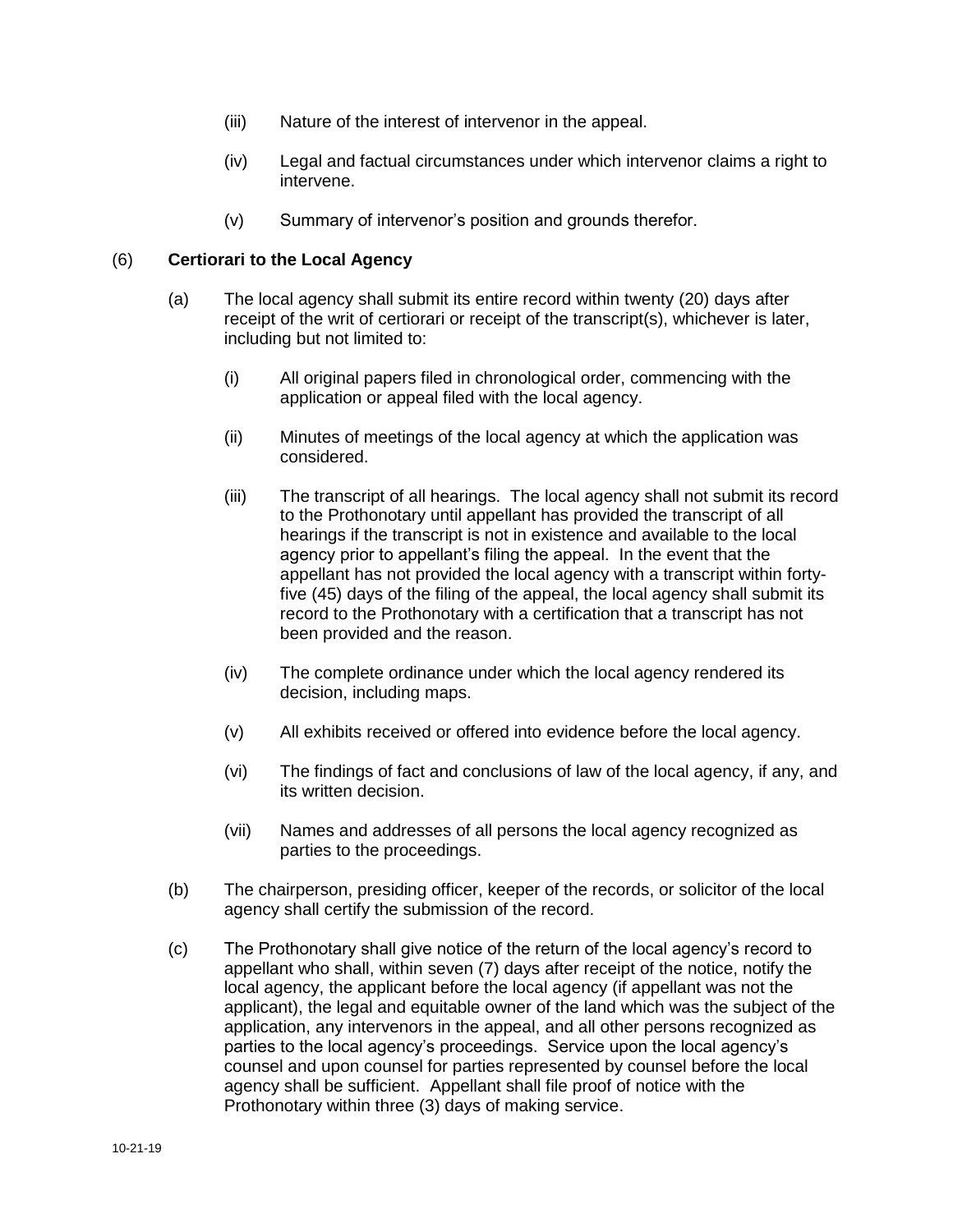(d) Contemporaneously with giving notice of the filing of the complete return of the record, the Prothonotary shall forward the appeal to Court Administration for assignment to a Judge of the Court of Common Pleas. Court Administration shall assign appeals to the judges on a rotating basis.

## (7) **Disposition**

- (a) Within thirty (30) days after the Prothonotary gives notice of the filing of the complete return of the record, any party who believes the appeal is not ready for disposition may file an Administration Application for Status Conference pursuant to Local Rule 215.3. The application for a conference shall state why the party believes that the appeal is not ready for disposition and shall identify all actions that the party requests.
- (b) At the status conference, the Court may, inter alia:
	- (i) Require or approve supplementation of the record.
	- (ii) Schedule a time for a de novo hearing before the Court.
	- (iii) Employ expert(s) to aid the Court to frame an appropriate order.
	- (iv) Refer the appeal to a master to receive additional evidence, with directions as to time deadlines and other matters the Court deems appropriate.
	- (v) If allowed by law, remand the appeal to the local agency with directions as to time deadlines and other matters, including mediation.
- (c) After the conference, the Court shall issue an appropriate order addressing the filing of briefs.
- (d) If no party has filed an Administrative Application for Status Conference, the standard briefing schedule shall be as follows:
	- (i) The appellant shall file a brief within sixty (60) days after service of notice of the filing of the local agency's complete record. The appellant shall limit the brief to the issues appellant raised in the land use appeal.
	- (ii) Each other party shall file a responsive brief within thirty (30) days after service of appellant's brief.
	- (iii) The appellant, and any party which supports appellant's position, may file a reply brief within fifteen (15) days after service of the responsive brief.

Any party may thereafter file an original and one copy of a Certificate of Readiness with the Prothonotary. The Certificate of Readiness must indicate whether or not oral argument is requested by any party.

(e) If appellant fails to file a brief within the time period established by Paragraph (7)(d) above or by the Court after a conference, and no other party files a brief in support of appellant's position, then any other party to the appeal may petition the Court for dismissal of the appeal. If appellee fails to file its brief within the